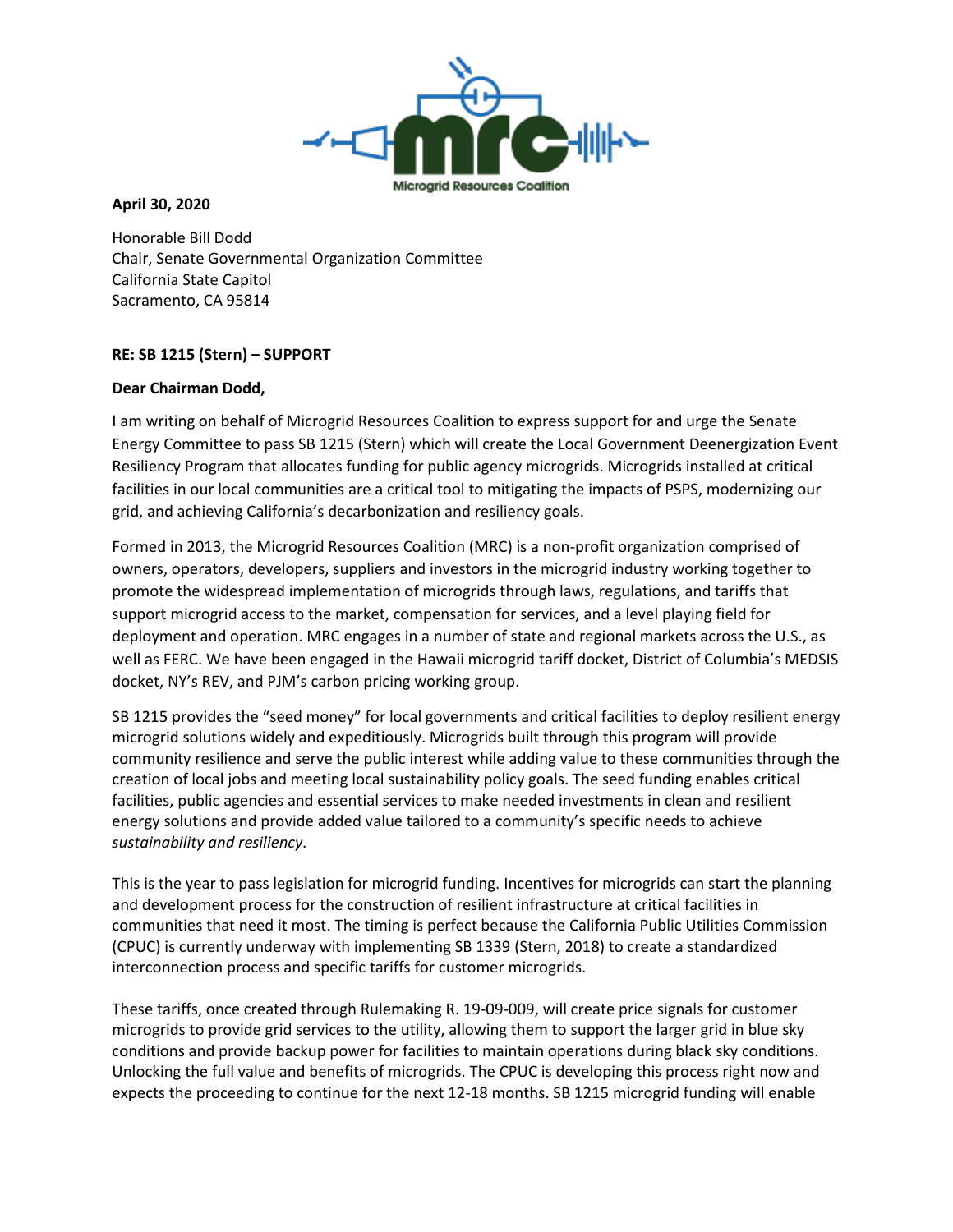

microgrid service to be *monetized* and will create incentives to successfully leverage private investment for a significant portion of the overall capital cost of development and construction of resilient energy systems without impacts to ratepayers.

## *Microgrids that serve public and community interests are just and reasonable expenditures.*

Funding from the State Budget should be allocated to ALL public agencies, with priority going to areas that that need MORE funding. Hospitals and the healthcare system run on electric and thermal energy. Without reliable, sustainable power at critically located facilities, healthcare systems are left even more vulnerable. If the state experienced a PSPS event during this time, many more lives could be lost. The funding in SB 1215 assists in ensuring the health care facilities have access to 24/7 power to serve their community.

State funding could be directed to the Strategic Growth Council, where SGC has a wildfire and resiliency grant program already in place through Prop 84. It could be modified to include public agency microgrid grants. Another option is to revitalize the California Clean Energy Jobs Creation Fund, created through Prop 39 for school energy projects. This program ensured that all local education agencies were able to access state funding for energy efficiency, solar and other clean energy projects. It was developed as a need-based program with priority given to low-income and DAC schools. The same concept can be applied to local governments ensuring all public agencies have access to funding for resilient energy systems with more aid going to those in areas with increased risks.

Local governments that receive this funding get to choose, with oversight from their own constituents, projects that are specific to their facilities and community's needs. In most microgrid deployments, developers work with communities to leverage public funding to secure private financing. This is done through energy services performance contracting, power purchase agreements or other arrangements that have gone through the public procurement process under 4217. This procurement process ensures sufficient oversight and accountability while also getting these projects built faster and more costeffectively. Additionally, the process requires paying prevailing wage, creating local jobs and boosting the state's clean energy economy, which is even more critical now following the job losses after the Pandemic.

While resilient energy projects are being built across the state, the IOUs should be prioritizing and putting resources into getting the aforementioned customer microgrid interconnection processes and price signals developed via R. 19-09-009. They should be making substantial investments in interconnection, which should be an allowable cost for recovery, since it is in the best interest of the utilities to have reliable power to serve their customers. The CPUC is rightly focused on the proceeding being focused on resiliency. It should follow the process outlined by the law exactly and it will result in our communities becoming more resilient as intended.

Developers and customers can be mobilized to deploy microgrids in a much faster and greater manner if we create and enhance market mechanisms that encourage and incentivize private capital investment in a distributed fashion to reach all local communities and public entities. California should be looking to unlock new opportunities for customers and the private sector to take on as much of the risk as possible